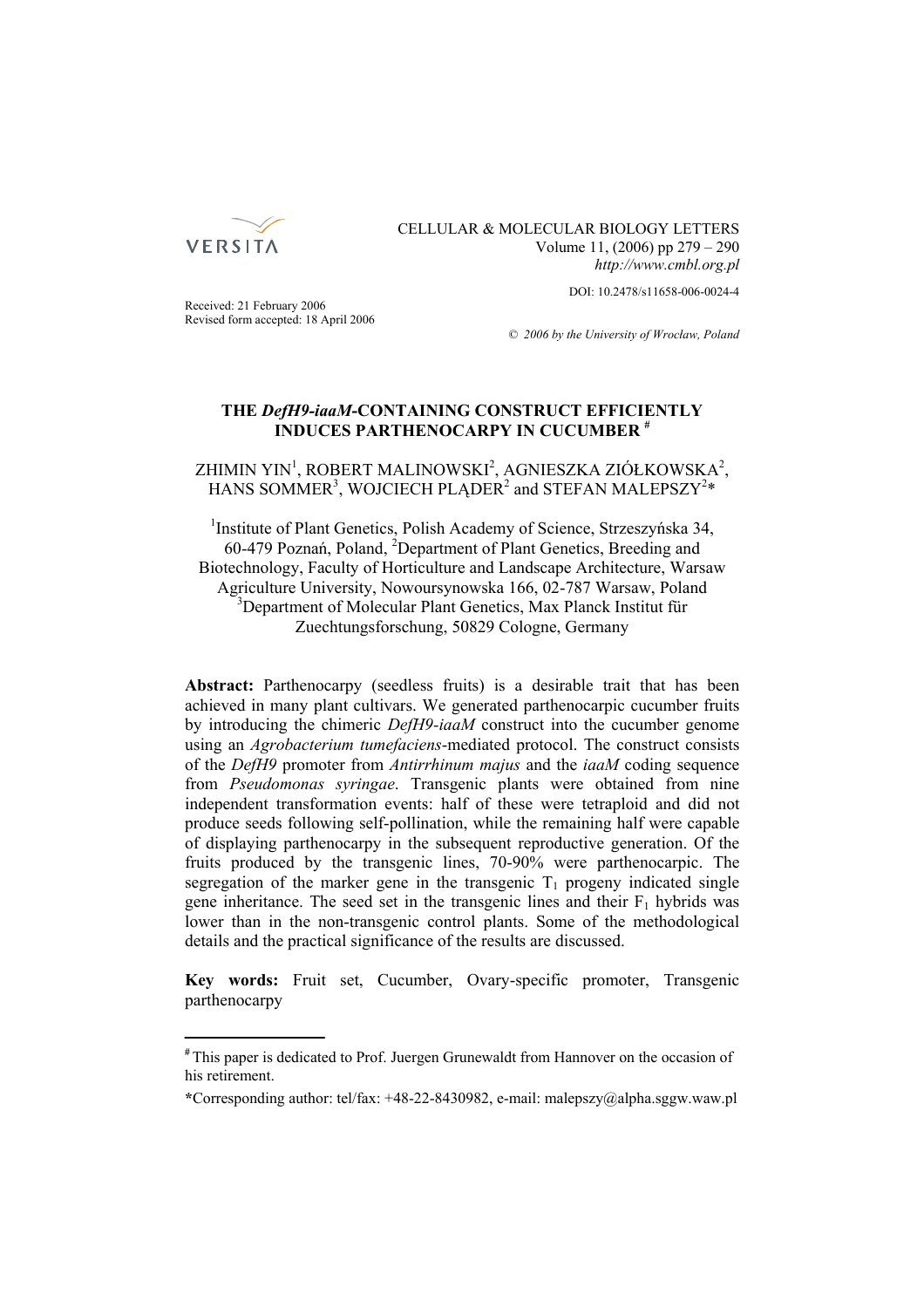### **INTRODUCTION**

Parthenocarpy, the ability to set fruit in the absence of pollination, is an economically valuable trait in a number of horticultural crops. Consumers often prefer seedless fruits for aesthetic reasons, as many such fruits have a more attractive appearance, and for their ease in preparation and consumption. Manufacturers prefer them because they facilitate processing; for example, the processing of parthenocarpic tomatoes is easier because no seeds have to be removed. Additional advantages for the marketing sector are their simplified growth requirements, particularly when the plants are grown in the greenhouse or in an unfavorable climate. Parthenocarpy in the gynoecious cucumber was proposed as a mechanism for overcoming fruit set inhibition [1]. Although this trait was found to be under genetic control, to date there has been no consensus on the number of genes or mode of gene action involved; proposals have ranged from a single recessive gene through incomplete recessive genes to one dominant gene with three additional major additive genes [2, 3]. Despite this lack of knowledge and the difficulty in genetically managing parthenocarpy due to the influence of the genetic background, commercial greenhouse cucumber varieties carrying the parthenocarpy trait have been successfully developed.

Biotechnology offers new possibilities and easier ways of obtaining parthenocarpic varieties than conventional breeding [4, 5]. Rotino *et al.* [4] reported that transgenic tobacco and eggplants containing the *DefH9-iaaM* transgene produce parthenocarpic fruits in the absence of pollination, and that seeds are generated inside the fruit following pollination. Parthenocarpy has also been achieved in transgenic tomato plants carrying the *DefH9-iaaM* construct [6, 7]. The parthenocarpy produced by the introduction of the *DefH9-iaaM*  construct is facultative. Carmi *et al.* [8] also obtained parthenocarpic tomato fruits on plants carrying a transgene consisting of the *rol B* coding region fused to the fruit-specific promoter *TPRP-FL*.

Cucumber (*Cucumis sativus* L.) is a popular market garden vegetable that is grown world-wide. The first transgenic cucumber plants were described two decades ago and were obtained using an *Agrobacterium*-mediated system [9, 10] and by direct gene transfer [11]. At present, different marker and reporter genes and various types of transgenes with agronomic potential have been introduced into the cucumber genome [12]. Enhanced biotic resistance was observed following the introduction of the cucumber mosaic virus coat protein (CMV-cp) gene [13, 14], the zucchini green mottle mosaic virus coat protein (ZGMMV-cp) gene [15], and various chitinase genes [16, 17]. The introduction of the *DHN10* gene, coding dehydrin, caused a slight enhancement of tolerance to abiotic stresses [18] and delivering another construct with  $SK_3$ -type dehydrine increased frost tolerance in physiological tests [19]. The fruits of transgenic cucumber plants carrying a construct with the thaumatin II coding sequence had an enhanced sweet taste [20], while the introduction of the *mSOD1* gene gave a higher level of superoxide dismutase (SOD), which might be useful as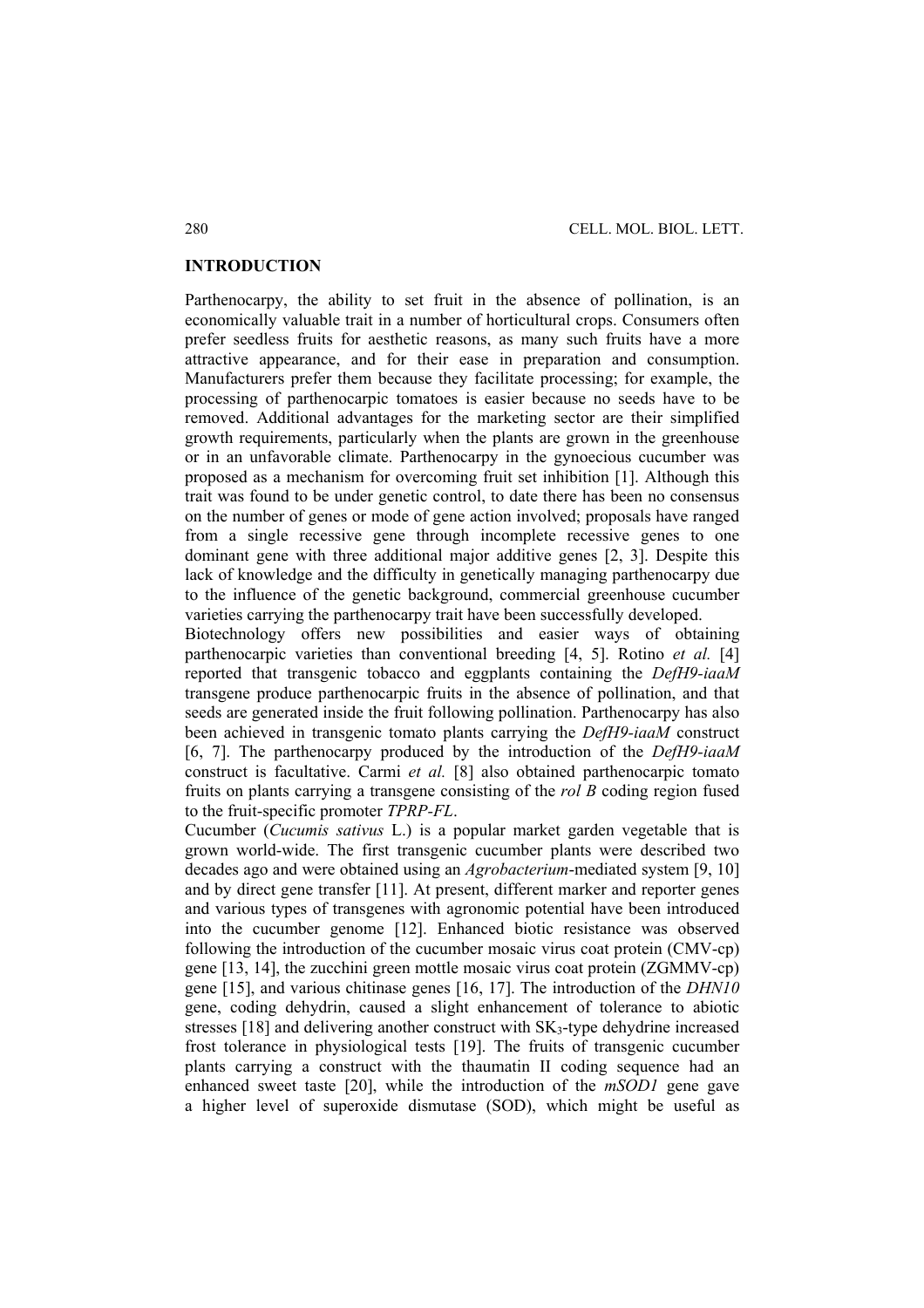a functional cosmetic substance [21]. Transgenic cucumber plants immune to CFMMV infection by mechanical and graft inoculation and to root infection following planting in CFMMV-infested soil were obtained after the introduction of the 54-kDa replicase gene [22]

We report here on the successful production of transgenic cucumber plants carrying the chimeric *DefH9-iaaM* gene. We also present and discuss the subsequent impact of this construct on plant regeneration and on the ability of the transgenic plant to produce parthenocarpic fruit in the first reproductive generation.

## **MATERIALS AND METHODS**

### **Transformation**

The *DefH9-iaaM* gene construct [4] was introduced into a highly inbred line of *Cucumis sativus* L. cv. Borszczagowski (line B) using the *Agrobacterium tumefaciens* strain LBA4404/pGA482 [23], as previously described [20]. The plantlets (designated the  $T_0$  generation) that regenerated from the explants successively cultured in kanamycin-containing media (kanamycin-resistant) were transferred to the soil and cultivated under greenhouse conditions from August to November, until seed set. The DNA content was established using flow cytometry according to the procedure previously described [24].

### **Detection of the transgene in plants**

Two pairs of primers specific for the *DefH9* promoter and the 5' end of the *iaaM* coding sequence, 5'-CTTTGGAACTCGTGTTGAGCTCTCA-3' and 5'-GGTGAATTAAAATGGTCATACAT-3', were used for the PCR analysis of the  $T_0$ -generation plants and for the PCR-mediated synthesis of the probe used for Southern analysis of  $T_1$ -generation plants.

For Southern hybridization, the PCR-amplified DNA fragments were purified using the QIAEX1 kit (Qiagen, Hilden, Germany) and subsequently radiolabeled with alpha- $\left[3^{32}P\right]$ dCTP using the High Prime reagent (Roche Diagnostics, Mannheim, Germany). Labeled probes were purified on Mini QuickSpin DNA columns (Roche).

Cucumber genomic DNA for Southern blot analysis was isolated according to Scott *et al.* [25]. Genomic DNA samples (5 μg each) were digested with *Eco*RI (Roche), separated by electrophoresis in 0.8% agarose gels, transferred onto a Zeta-Probe nylon membrane (Bio-Rad, Hercules, Calif.), and hybridized with the *DefH9-iaaM*-specific probe according to the manufacturer's instructions (Zeta-Probe1; Bio-Rad).

## **Estimation of parthenocarpy level**

Non-transformed plants of the inbred B line comprised the control group, and  $T_1$ plantlets of three transgenic lines were used as the experimental material. The seeds were plated on a solidified growth medium, without antibiotic in the case of the control, and supplemented with 200 mg/l kanamycin in the case of the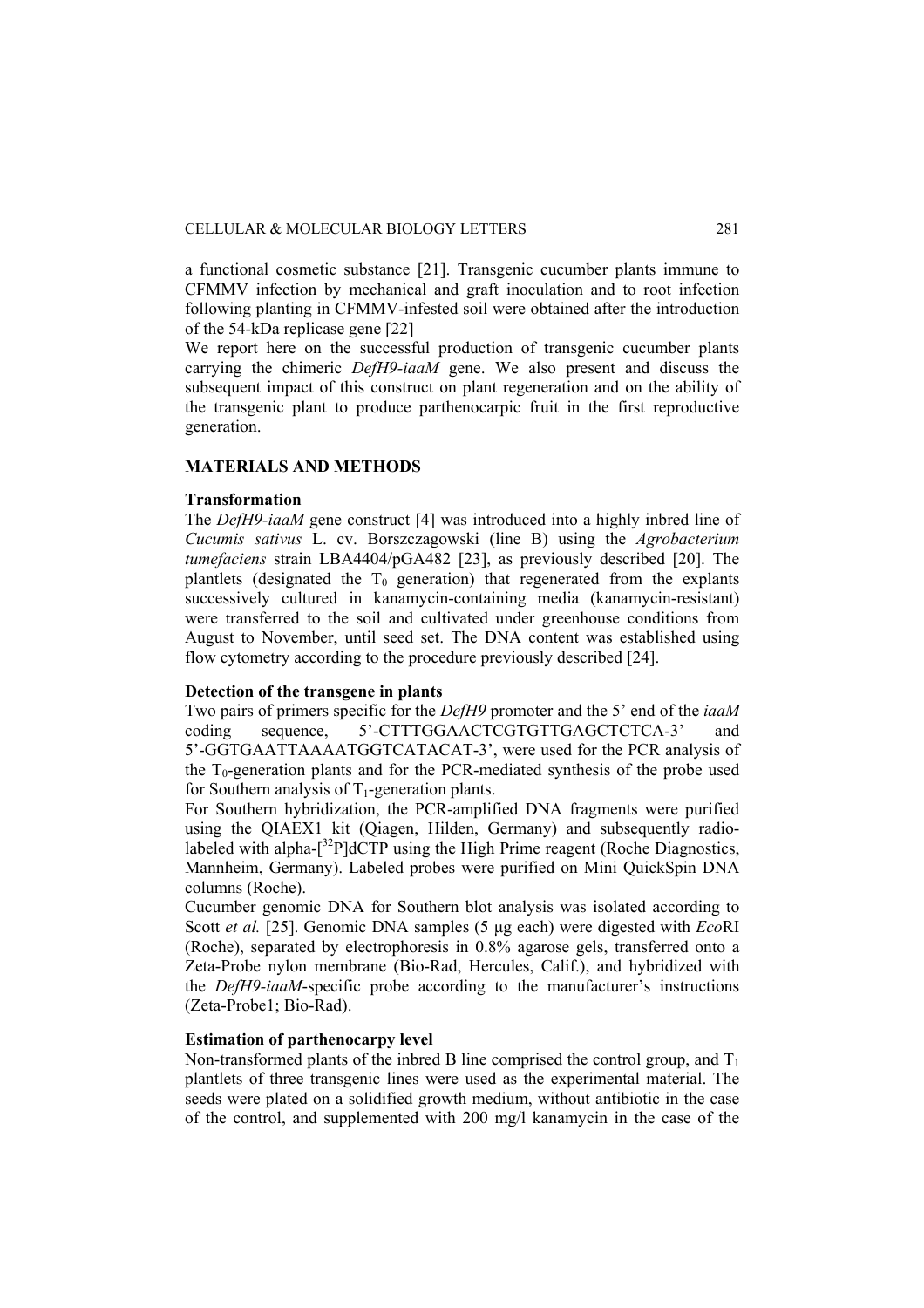transgenics. Thirty seeds were plated for each transgenic line, and the number of kanamycin-resistant and -sensitive seedlings that were regenerated was assessed. Details on the regeneration, selection, and rooting procedures are described in Szwacka *et al.* [20]. Extra light was provided in the greenhouse (a 16/8-h light/dark photoperiod). Four plants in each combination were analyzed from March to mid-April. In order to completely exclude any chance of pollination, we isolated all the female flowers manually by wrapping them in cotton wool. The fruits were left on the plants until they reached a size of 10-12 cm and then removed; the number of dry female flowers was counted at the same time. As line B is monoecious, the percentage of parthenocarpic fruits present on the plants was calculated as the ratio of all of the generated fruits to the total number of female flowers that had been secured against pollination. This calculation is presented as an average for each of the combinations. Between 42 and 80 female flowers were analyzed for each combination, with one exception that contained 28. The data was verified statistically by calculating the standard deviation.

### **Seed setting after various pollinations**

Plants of the three transgenic lines were cultivated in the greenhouse (summer) and either self-pollinated or crossed with a 2gg line, which is a mutant line carrying a recessive femaleness derived from the B line. The latter was used as the non-transgenic control. The number of seeds in five to seven cucumber fruits harvested from two to three plants was compared.

# **RESULTS**

Using the plant transformation procedure of Szwacka *et al.* [20], we obtained nine independent transformation events containing the *DefH9-iaaM* transgene. Of the transgenic plants that developed from these events, 50% were tetraploids (Tab. 1) according to their growth habit, confirmed by flow cytometry analyses (Fig. 1).

| Independent<br>transformants | Number<br>of plants | Mean No. of seeds<br>in fruit | Growth habit |
|------------------------------|---------------------|-------------------------------|--------------|
| TM1                          |                     | 150                           | diploid      |
| TM <sub>2</sub>              | 4                   | 163                           | diploid      |
| TM3                          |                     | 98                            | diploid      |
| TM4                          |                     | 144                           | diploid      |
| TM <sub>5</sub>              |                     | $\theta$                      | tetraploid   |
| TM6                          |                     | $\theta$                      | tetraploid   |
| TM7                          |                     |                               | tetraploid   |
| TM8                          |                     |                               | tetraploid   |
| TM9                          |                     |                               | tetraploid   |

Tab. 1. The number of analyzed  $T_0$  cucumber plants grown in the greenhouse, their seed set and growth habit.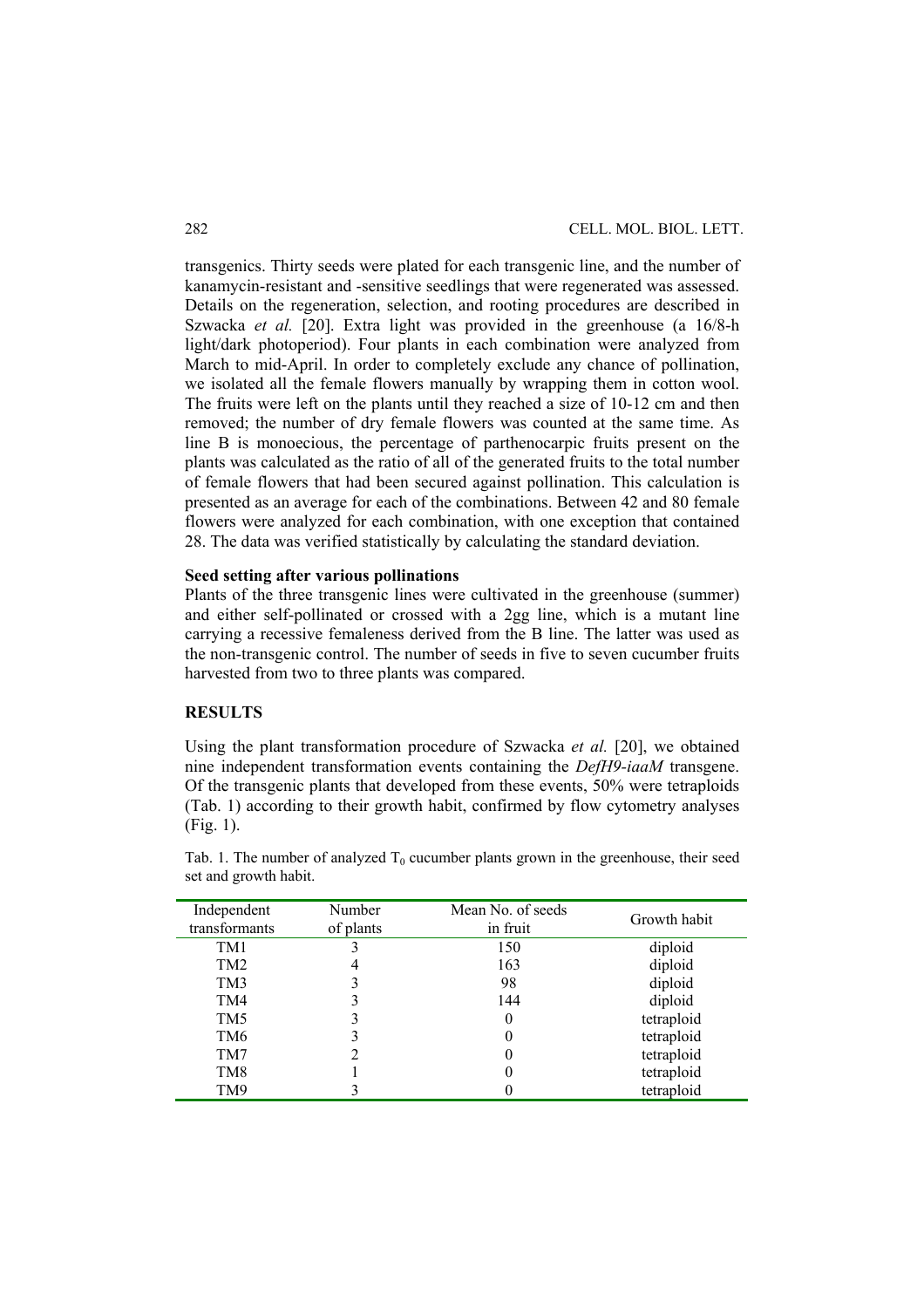

Fig. 1. Flow cytometry analyses of the regenerated transgenic plants: A - control diploid plant and B - regenerated tetraploid plant.



Fig. 2. Three types of abnormal regeneration shown by cucumber explants transformed with the *DefH9-iaaM* construct: A - no shoots or only the development of leaflet structures; B - overgrowth with various types of callus; C - green structures resembling shoots without an apical meristem.



Fig. 3. PCR analysis of the  $T_0$  progeny of cucumber transformants. The DNA size marker standard (Gene Ruler Mix Fermentas, Vilnius, Lithuania) (in base pairs) is given on the left. *BOR* is the control plant – wild-type cucumber cv. Borszczagowski.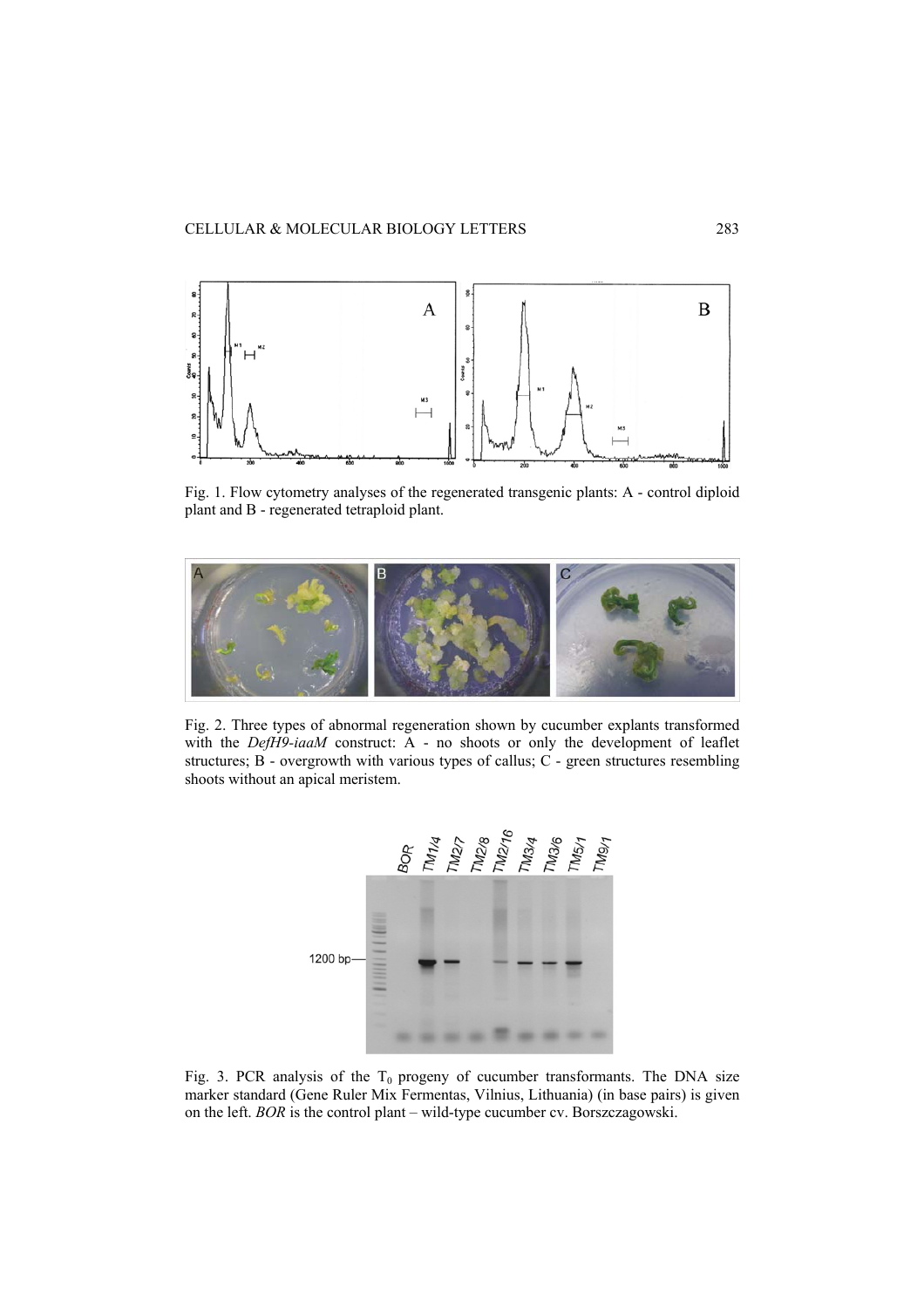

Fig. 4. Southern blot analysis of the control and transgenic cucumber lines evaluated for parthenocarpic fruit development. A specific signal indicating the presence of the transgene was detected in all the tested plants, except for the control (*BOR*).



Fig. 5. A comparison of the fruits of the pollinated control (A) and those of seedless transgenic lines (B, C). Some enlarged, empty embryo sacs are visible in line TM1 (B); no enlarged, empty embryo sacs are found in line TM2 (C).

The regeneration of plants from callus was difficult, since in many cases there was a strong overgrowth of the callus, and deformed embryo- and sprout-like structures appeared that were incapable of further development (Fig. 2).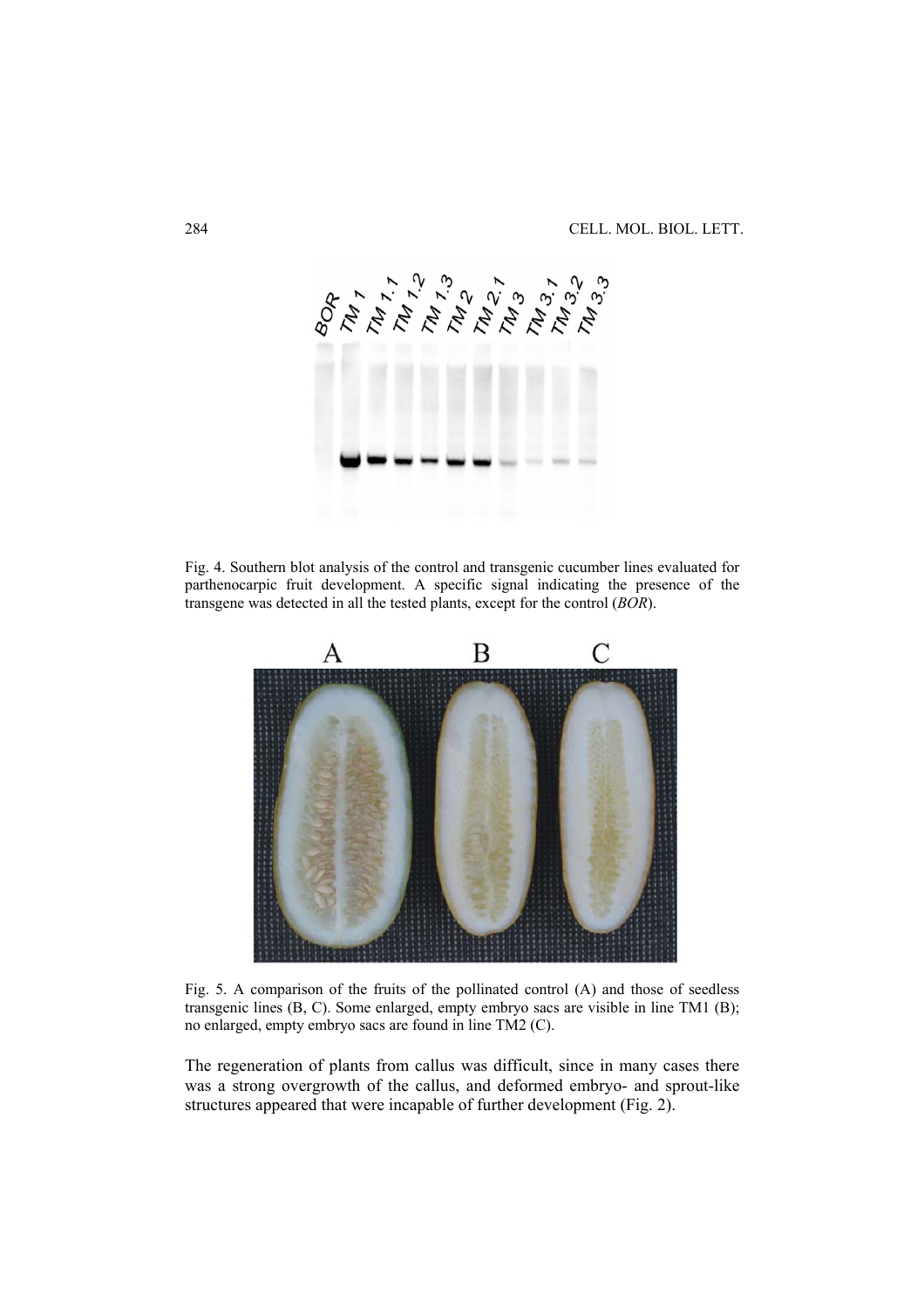All of the regenerated plants were transferred to the greenhouse, and those that possessed the transgene (Fig. 3) and generated seeds passed the transgene on to the next  $(T_1)$  generation (Fig. 4).

The segregation pattern observed in plants of the transgenic TM1 and TM2 lines was compatible with a single-gene inheritance segregation (22:8 and 24:6, resistant:sensitive). The plants of the transgenic lines were not visibly different from those of the non-transgenic control, but we did not carry out any in-depth analysis.

The parthenocarpic fruits of the transgenic lines were seedless and did not markedly differ in size from the seeded fruits that originated from the control plants (Fig. 5 A, B). The embryo sacs generally remained undeveloped, but a few continued to grow despite the absence of embryos. The tendency to form these larger embryo sacs differed among the individual lines. About 10% of the fruits produced by the wild-type control plants were parthenocarpic, while the transgenic lines produced between 70% and 90% seedless fruits, i.e. a seven- to nine-fold increase (Fig. 6).

The seed set ability following pollination of the transgenic lines decreased relative to that of the non-transgenic control (Tab. 1). The  $F_1$  progeny of crosses between the non-transgenic control and 2gg female line and each of the three transgenic lines also showed a reduced ability to set seed (Fig. 7).



Fig. 6. The percentage of parthenocarpic fruits in the control and various transgenic cucumber lines bearing the *DefH9-iaaM* transgene. The data was obtained from greenhouse-grown plants.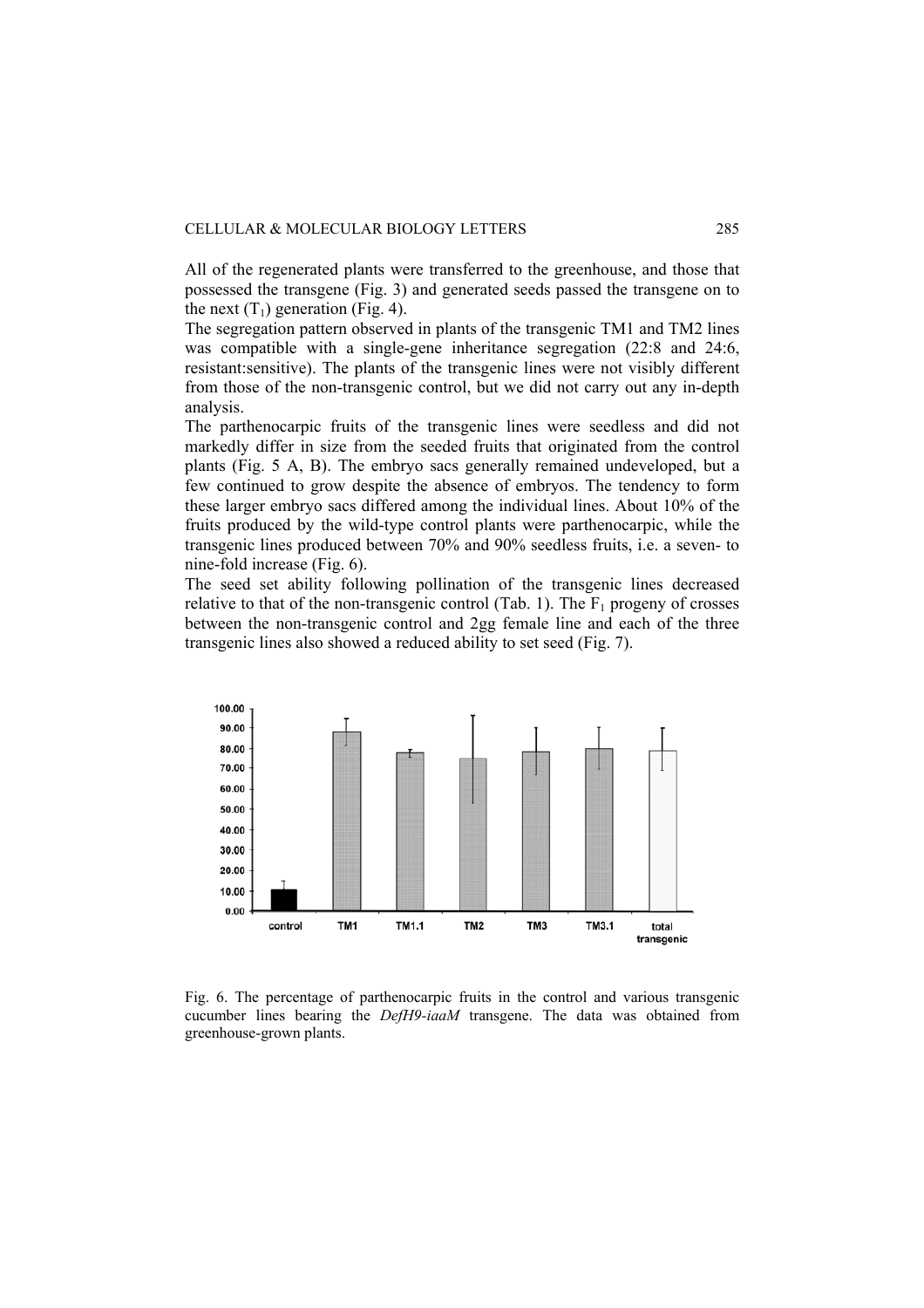

Fig. 7. The seed set in F1 between line B, its female 2gg mutant and the transgenic lines. The transgenics were used as a male parent.

## **DISCUSSION**

The transformation procedure that we routinely use to obtain transgenic cucumber plants harboring various constructs [12] was also efficient in producing transgenic cucumber plants carrying the *DefH9-iaaM* construct. However, unlike with the other constructs used with the same cucumber line, the introduction of *DefH9-iaaM* disturbed plant regeneration and resulted in the production of several malformed shoots. In addition, 50% of the transgenic plants displayed a typical tetraploid appearance and were not able to set seed. As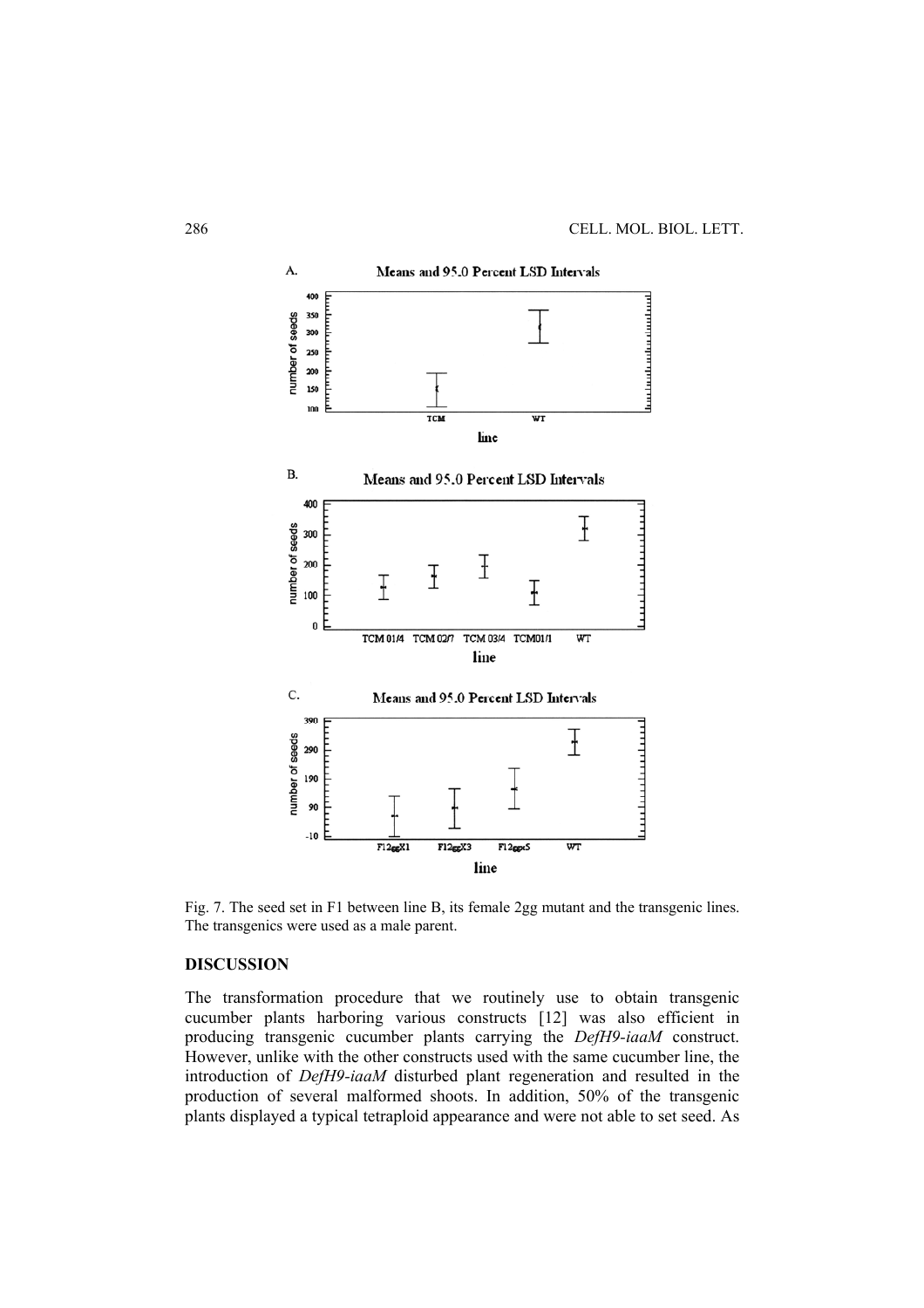a result, the transformation efficiency was decreased by approximately 50%. The time required to obtain greenhouse-ready plants was approximately 30% longer than that required for cucumber plants transformed with other constructs; this is probably an effect of the partial *DefH9-iaaM* expression and auxin production during the early steps of plant regeneration.

The non-transgenic control that we used for the transformations described here is monoecious and has a tendency towards parthenocarpy. Introduction of the *DefH9-iaaM* construct, which ensures expression of the bacterial indoleacetic acid-monooxygenase in the ovules and the placenta of the fruit increased the number of parthenocarpic fruits by seven- to nine-fold. This demonstrates that the ovule-specific *DefH9* promoter from *Antirrhinum majus*, which has been shown to confer specific expression of the transgene in species of tobacco, eggplant, and tomato, also confers this expression in cucumber, and perhaps in other *Cucurbitaceae*, like sugar melon and watermelon. The possibility of also inducing parthenocarpy in species with a different fruit type than tobacco and *Solanum melongena* (eggplant) broadens the spectrum for the agricultural application of the *DefH9-iaaM* construct, as suggested by Rotino *et al.* [4].

The occurrence of a low level of natural parthenocarpy in the wild-type control cucumber line B was most likely enhanced by the *in vitro* culture of the seeds. The reason for applying this treatment to the control seeds was to ensure that both the control and transgenic seeds were subjected to identical conditions. The literature provides several examples of the impact of various environmental factors on the level of parthenocarpy in cucumber [26].

A significant proportion of the original transformants was tetraploid. We did not obtain this high a proportion in earlier transformation experiments in which we developed nearly  $100$  transgenic  $T_1$  lines and subsequent generations that differentially carried nine different transgenes [12]. It is possible that the formation of tetraploids was a consequence of the partial expression of the construct during the early steps of the regeneration procedure, which would result in an increased IAA level and polyploidization in some of the tissues. This suggestion is also supported by the developmental disturbances observed during the regeneration process.

The cucumber plants bearing the *DefH9-iaaM* construct appeared to have a decreased fertility. This is suggested by the number of seeds within the control and by the lack of seeds in the tetraploid plants. On the diploid level, the number of seeds within the control plant was about 40% greater than within the obtained transgenic line. The tetraploids usually also generate several seeds within the fruit, depending on the genotype [27]. The same was observed for  $F_1$  hybrids between the control and transgenic lines. This suggests that the construct has an additional effect on the seed/embryo formation. However, this phenomenon of decreased seed setting requires further detailed analysis.

The data obtained from the investigation reported here indicates that the *DefH9 iaaM* construct causes strong parthenocarpy in cucumber and, consequently, should provide a very valuable means for obtaining parthenocarpic varieties in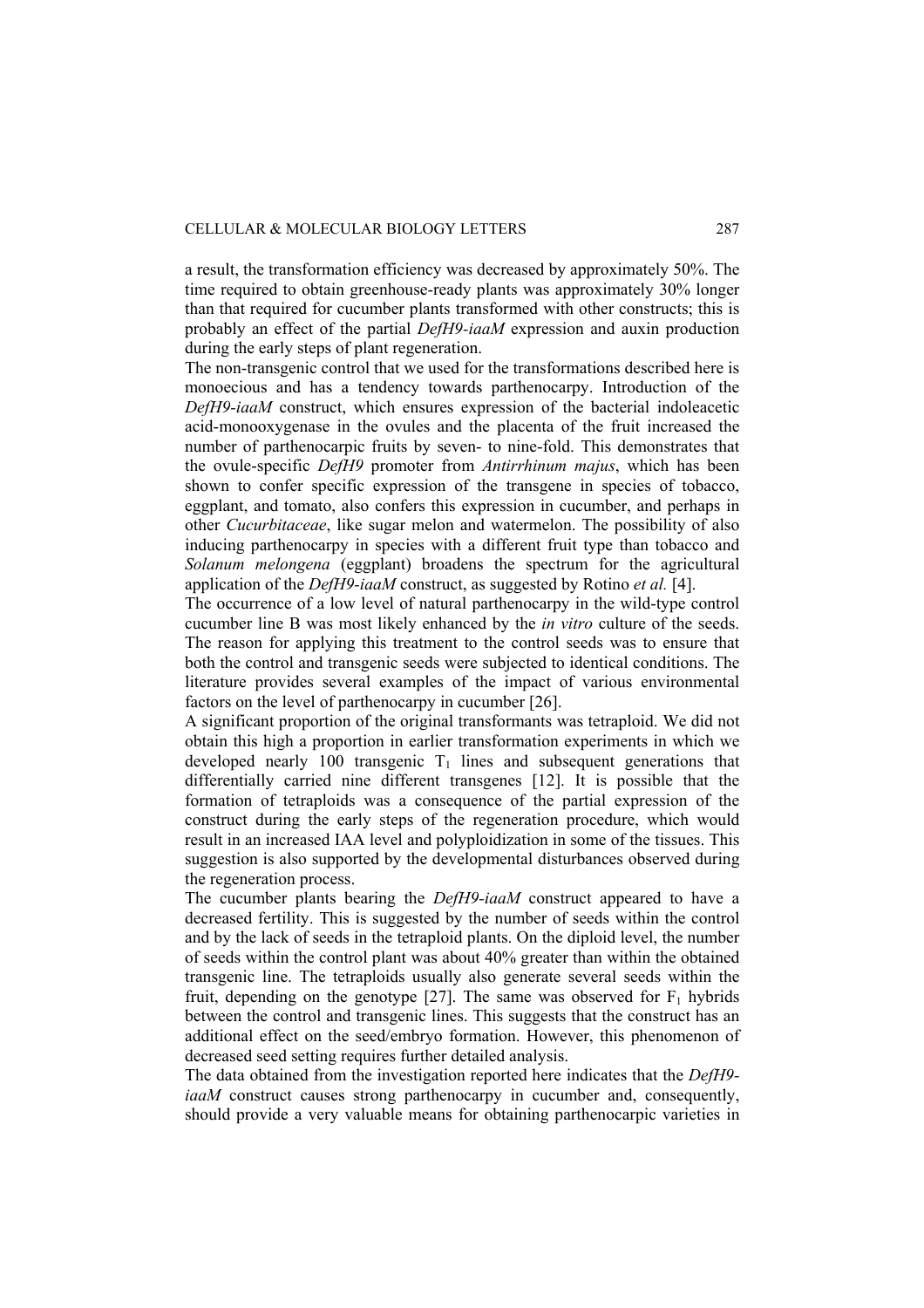the *Cucurbitaceae*. An additional positive side benefit of parthenocarpy is the overcoming of fruit-set inhibition; however, this needs to be elucidated via separate studies using the homozygous transgenic 2gg females. This and the production of fruits in the absence of fertilization in a gynoecious cucumber have still to be shown, although the experimental material we produced in this investigation will be very valuable in such studies.

**Acknowledgements.** This work was partially supported by a Foundation for Polish Science subsidiary grant in the form of a fellowship for Robert Malinowski and Agnieszka Ziółkowska.

## **REFERENCES**

- 1. Denna, D.W. Effects of genetic parthenocarpy and gynoecious flowering habit on fruit production and growth of cucumber *Cucumis sativus* L. **J. Amer. Soc. Hortic. Sci.** 98 (1973) 602-604.
- 2. Ponti, O.M.B. and Garretsen, F. Inheritance of parthenocarpy in pickling cucumbers (*Cucumis sativus* L.) and linkage with other characters. **Euphytica** 25 (1976) 633-642.
- 3. Sun, Z., Lower, L.M. and Staub, J.E. Generation means analysis of parthenocarpic characters in a processing cucumber (*Cucumis sativus )* population, In: **Proceedings of** *Cucurbitaceae* 2004, the 8<sup>th</sup> Eucarpia Meetings on Cucurbit Genetics and Breeding, Olomouc, Czech Republic, A. Lebeda and H.S.Paris (eds); (2004) 365-371.
- 4. Rotino, G.L., Perri, E., Zottini, M., Sommer, H. and Spena, A. Genetic engineering of parthenocarpic plants. **Nat. Biotechnol.** 15 (1997) 1398- 1401.
- 5. Varoquaux, F., Branvillain, R., Delseny, M. and Gallois, P. Less is better: new approaches for seedless fruit production. **TIBTECH** 18 (2000) 233- 239.
- 6. Ficcadenti, N., Sestili, S., Pandolfini, T., Cirillo, C.H., Rotino, G.L. and Spena, A. Genetic engineering of parthenocarpic fruit development in tomato. **Mol. Breed.** 5 (1999) 463-470.
- 7. Pandolfini, T., Rotino, G.L., Camerini, S., Defez, R. and Spena, A. Optimisation of transgene action at the post-transcriptional level: high quality parthenocarpic fruits in industrial tomatoes. **BMC Biotechnol.** 2  $(2002)$  1.
- 8. Carmi, N., Salts, Y., Shabati, S., Pilowsky, M., Barg, R. and Dedicova, B. Transgenic parthenocarpy due to specific over-sensitization of the ovary to auxin. **Acta Hortic.** 447 (1997) 597-601.
- 9. Sarmento, G.G., Alpert, K.B., Punja, Z.K. and Tang, F.A. Transformation of pickling cucumber (*Cucumis sativus* L.) by *Agrobacterium tumefaciens* and expression of kanamycin resistance in regenerated transgenic plants. **J. Cell. Bioch. Supplement** 13D (1989) 268.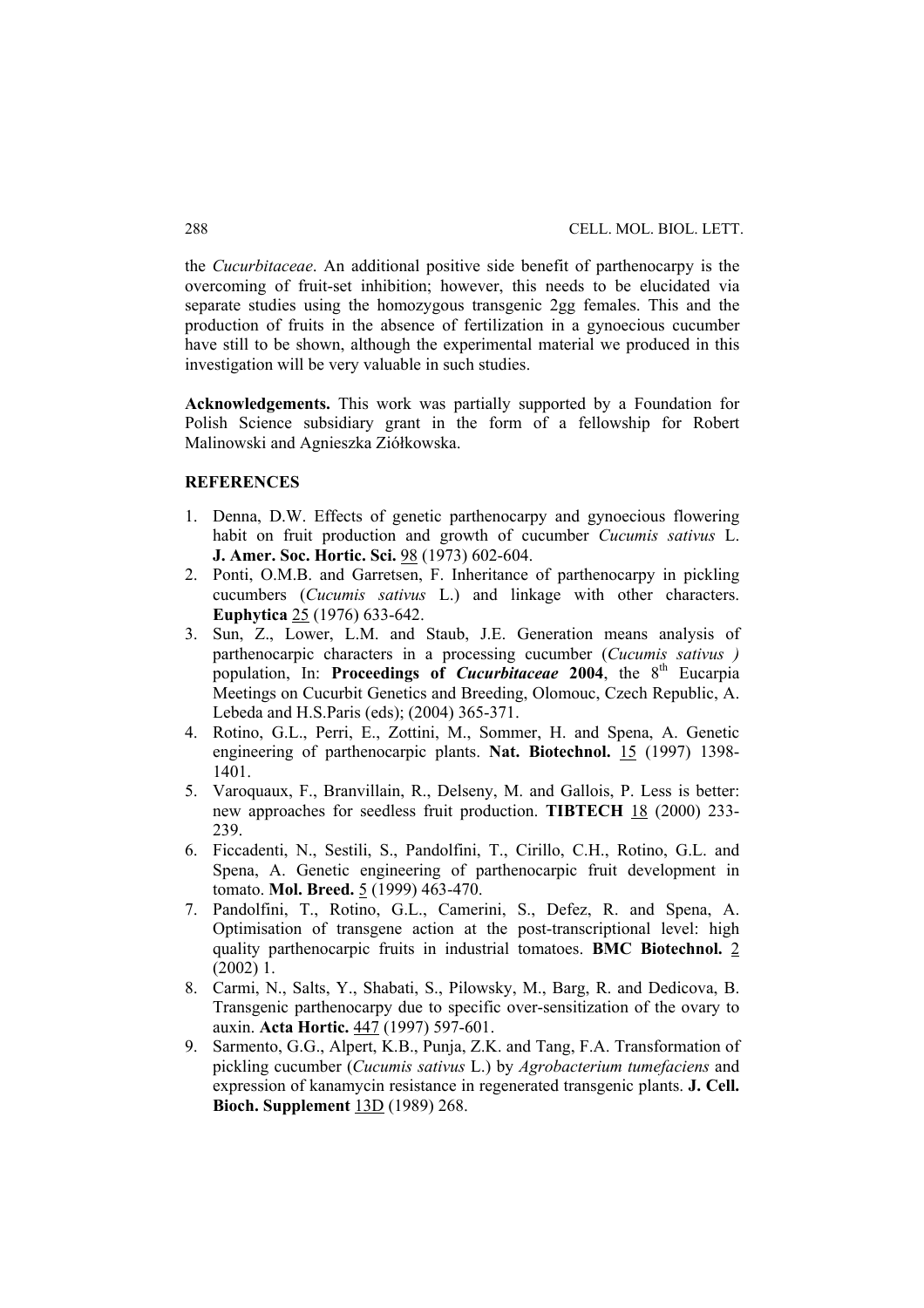- 10. Trulson, A.J., Simpson, R.B. and Shahin, E.A. Transformation of cucumber (*Cucumis sativus* L.) with *Agrobacterium rhizogenes*. **Theor. Appl. Genet.** 73 (1986) 11-15.
- 11. Chee, P.P. and Slightom, J.L. Transformation of cucumber tissues by microprojectile bombardment: identification of plants containing functional and non-functional transferred genes. **Gene** 118 (1992) 255-260.
- 12. Yin, Z., Pląder, W. , Wiśniewska. A., Szwacka, M. and Malepszy, S. Transgenic cucumber – a current state, **Folia Hortic.** 17 (2005) 73-90.
- 13. Chee, P.P. and Slightom, J.L. Transfer and expression of Cucumber Mosaic Virus coat protein gene in the genome of *Cucumis sativus*. **J. Amer. Soc. Hortic. Sci.** 116 (1991) 1098-1102.
- 14. Nishibayashi, S., Hayakawa, T., Nakajima, T., Suzuki, M. and Kaneko, H. CMV protection in transgenic cucumber plants with an introduced CMV-O cp gene. **Theor. Appl. Genet.** 93 (1996) 672-678.
- 15. Lee, G.P., Kim, C.S., Ryu, K.H. and Rark, K.W. Agrobacterium-mediated transformation of *Cucumis sativus* expressing the coat protein gene of zucchini green mottle mosaic virus (ZGMMV). **Proceedings of XXVI<sup>th</sup> International Horticultural Congress,** Metro Toronto Convention Centre, August 12, 2002. Symposium 11, Asian plants with unique horticulture potential, genetic resources, cultural practices and utilization, S11-P11 (2002) 300.
- 16. Raharijo, S.H.T., Hernadez, M.O., Zhang, Y.Y. and Punja, Z.K. Transformation of picking cucumber with chitinase-encoding genes using *Agrobacterium tumefaciens*. **Plant Cell Rep.** 15 (1996) 591-596.
- 17. Tabei, Y., Kitade, S., Nishizawa, Y., Kikuchi, N., Kayano, T., Hibi, T. and Akutsu, K. Transgenic cucumber plants harboring a rice chitinase gene exhibit enhanced resistance to gray mold (*Botrytis cinerea*). **Plant Cell Rep.** 17 (1998) 159-164.
- 18. Yin, Z., Pawłowicz, I., Malepszy, S. and Rorat, T. Transcriptional expression of a *Solanum sogarandinum GT-Dhn10* gene fusion in cucumber and its correlation with chilling tolerance in transgenic seedlings, **Cell Mol. Biol. Lett.** 9 (2004) 891-902.
- 19. Yin, Z., Rorat, T., Szabala, B.M., Ziółkowska, A. and Malepszy, S. Expression of a *Solanum sogarandium* SK3 type dehydrin enhances cold tolerance in transgenic cucumber seedlings, **Plant Sci.** (2006) 1164-1172.
- 20. Szwacka, M., Krzymowska, M., Osuch, A., Kowalczyk, M.E. and Malepszy, S. Variable properties of transgenic cucumber plants containing the thaumatin II gene from *Thaumatococcus danielli*. **Acta Physiol. Plant.** 24 (2002) 173-185.
- 21. Lee, H.S., Kwon, E.J., Kwon, S.Y., Jeong, Y.J., Lee, E.M., Jo, M.H., Kim, H.S., Woo, I.S., Atsuhiko, S., Kazuya, Y. and Kwak, S.S. Transgenic cucumber fruits that produced elevated level of an anti-aging superoxide dismutase. **Mol. Breed.** 11 (2003) 213-220.